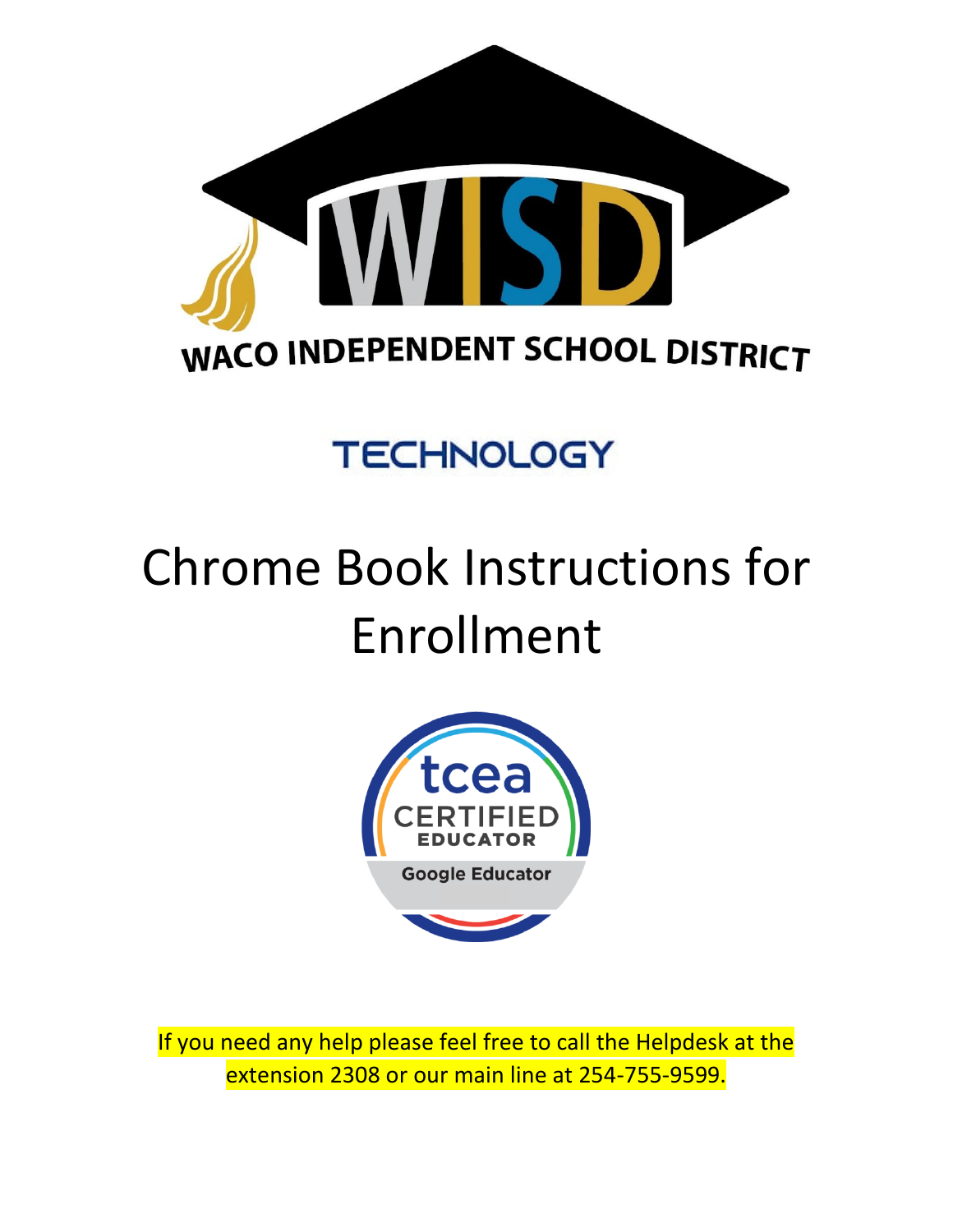1.) To get started click the Get Started Button at the bottom of the first screen that appears.



2.) Select the Temporary Network. (Note: if the temporary network says it is not available, forget that network and try to connect to it again.)



3.) After the connection is made you will be brought to the terms and service page. Click Accept and Continue. (RED RECTANGLE)



4.) After making a successful connection the system will enroll automatically. Next click done in the bottom right hand corner of the screen.

5.) The chrome book should now connect to the WacoISD-CB network.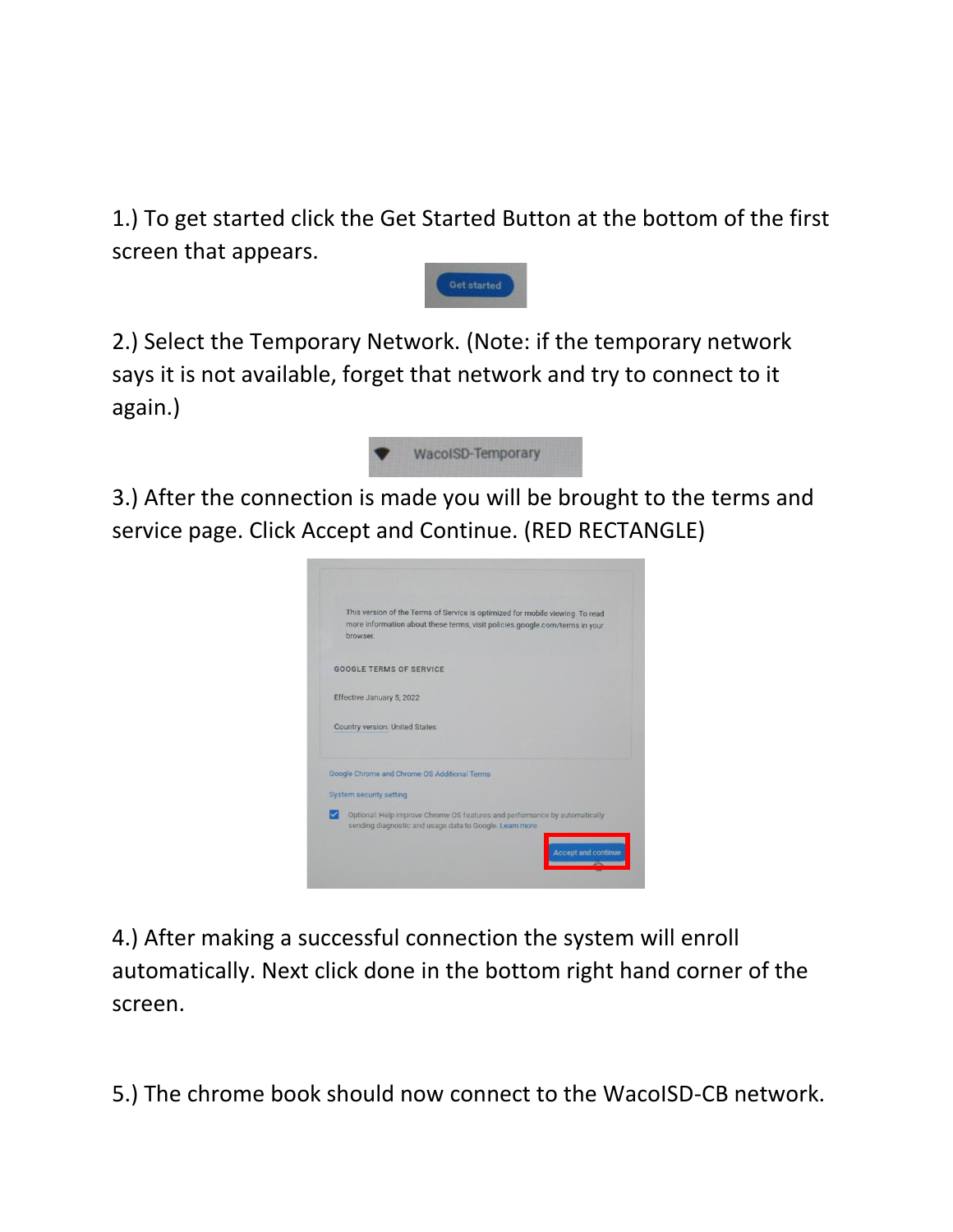

6.) After the connection is made the login page will appear

7.) To sign in use your firstname.lastname , the domain part of your email will already be filled in. then use the same password you would use for your WacoISD email. (i.e John.Doe@wacoisd.org)

8.) Now Accept the google play apps and services eula by clicking Next.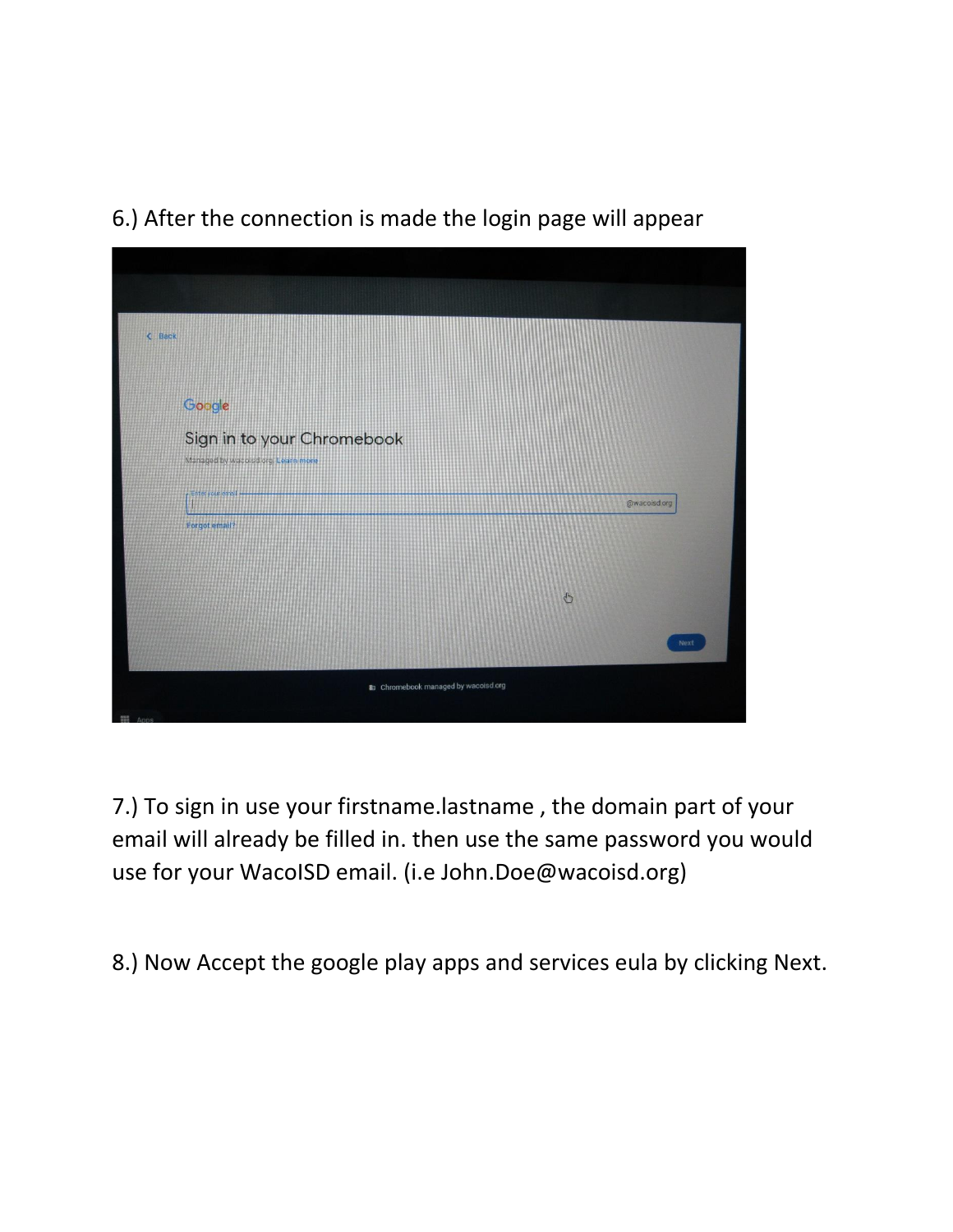9) Click the accept the terms check boxes and then click accept in the bottom righthand corner of the screen.

10.) Gopher Buddy will pop up once you have logged into chromebook. Click I need more help and it will update and check the version of chrome on the device. Now Reboot your chrome book.



11.) **HURRAY!** You have successfully enrolled your new Chromebook and logged in for the first time!